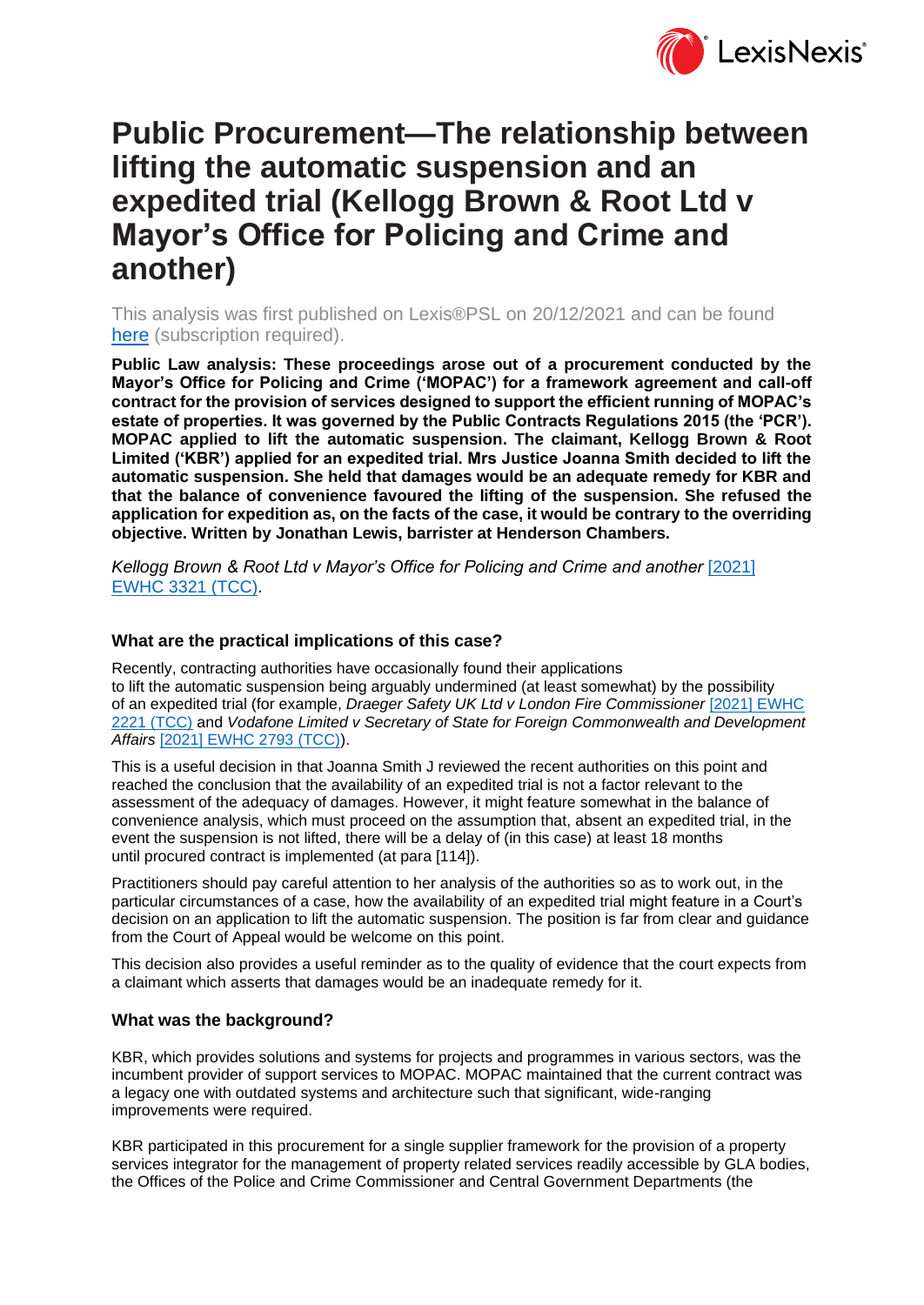

'Framework'). The estimated total value of the Framework was £400m and its timescale was 60 months. KBR maintained that the Framework would represent a substantial contract in its Facilities Management Integrator ('FMI') portfolio.

KBR was beaten by Sodexo Limited by a narrow margin of 1.16%. In its claim, it maintained, amongst other things, that MOPAC was in breach of its obligations and had committed manifest errors in the scores which it awarded for six of the quality questions. MOPAC denied the claim in its entirety.

### **What did the court decide?**

Joanna Smith J began by noting that the principles to be applied in applications to lift the automatic suspension are generally settled and well known and provided a helpful summary of them (see paras [22]–[25]). MOPAC had conceded that there was a serious issue to be tried (at para [26]). The judge rejected MOPAC's attempts to rely on arguments that KBR's case was 'weak', relying on authorities to the effect that the court is not in a position to assess the merits of a case at an early interlocutory application (paras [27]–[34]).

Prior to the hearing, the judge had made enquiries of listing to determine when an expedited trial could be conducted. KBR maintained that the availability of a swift trial was effectively a pragmatic solution which should be brought into account in considering the justice of the case in the context of adequacy of damages (at para [38]). It relied upon Mr Justice Kerrs statement in *Vodafone Limited v Secretary of State for Foreign Commonwealth and Development Affairs* [\[2021\]](https://www.lexisnexis.com/uk/lexispsl/publiclaw/docfromresult/D-WA-A-WDB-WDB-MsSWYWZ-UUA-UZEYAAUUW-U-U-U-U-U-U-AZVWZDZUZW-AZVUWCZYZW-WUZBVBEUD-U-U/1/linkHandler.faces?psldocinfo=Public_Procurement_The_relationship_between_lifting_the_automatic_suspension_and_an_expedited_trial__Kellogg_Brown___Root_Ltd_v_Mayor_s_Office_for_Policing_and_Crime_and_another_&linkInfo=F%23GB%23EWHCTCC%23sel1%252021%25year%252021%25page%252793%25&A=0.22018222714402946&bct=A&risb=&service=citation&langcountry=GB)  [EWHC 2793 \(TCC\)](https://www.lexisnexis.com/uk/lexispsl/publiclaw/docfromresult/D-WA-A-WDB-WDB-MsSWYWZ-UUA-UZEYAAUUW-U-U-U-U-U-U-AZVWZDZUZW-AZVUWCZYZW-WUZBVBEUD-U-U/1/linkHandler.faces?psldocinfo=Public_Procurement_The_relationship_between_lifting_the_automatic_suspension_and_an_expedited_trial__Kellogg_Brown___Root_Ltd_v_Mayor_s_Office_for_Policing_and_Crime_and_another_&linkInfo=F%23GB%23EWHCTCC%23sel1%252021%25year%252021%25page%252793%25&A=0.22018222714402946&bct=A&risb=&service=citation&langcountry=GB) at [para 90] that he had found it impossible 'to ignore, in the real world, the availability of a preliminary issue trial window'. Joanna Smith J rejected that submission for the following reasons (at para [39]):

- she had not been shown any authority in which the court had identified factors which should displace the 'normal' rule. She said that the modern formulation of the American Cyanamid principle (whether it is just, in all the circumstances, that a party be confined to its remedy of damages) is intended merely to articulate the principle that if a claimant is to be confined to his remedy in damages, justice requires that those damages must be adequate for the purposes of compensating for loss
- she relied upon *Openview Security Solutions Ltd v The London Borough of Merton Council* [\[2015\] EWHC 2694 \(TCC\)](https://www.lexisnexis.com/uk/lexispsl/publiclaw/docfromresult/D-WA-A-WDB-WDB-MsSWYWZ-UUA-UZEYAAUUW-U-U-U-U-U-U-AZVWZDZUZW-AZVUWCZYZW-WUZBVBEUD-U-U/1/linkHandler.faces?psldocinfo=Public_Procurement_The_relationship_between_lifting_the_automatic_suspension_and_an_expedited_trial__Kellogg_Brown___Root_Ltd_v_Mayor_s_Office_for_Policing_and_Crime_and_another_&linkInfo=F%23GB%23EWHCTCC%23sel1%252015%25year%252015%25page%252694%25&A=0.615599172282774&bct=A&risb=&service=citation&langcountry=GB) at [para 29] to support her view that the two formulations of the American Cyanamid principle (damages being an adequate remedy and whether it is just to confine a party to damages) are 'to be treated as two sides of the same coin'
- Kerr J in Vodafone was wrong in his characterisation of the exercise that O'Farrell J was in fact carrying out in Draeger and his approach was inconsistent with existing authority
- in *Draeger*, when O'Farrell J was expressly considering the issue of adequacy of damages for the claimant, she did not address the potential for a speedy trial or suggest that the availability of a speedy trial was a relevant consideration in assessing the adequacy of damages
- in *Openview*, (at para [25]), The Hounourable Mr Justice Stuart-Smith expressly rejected the suggestion that the availability of a speedy review by the court was a relevant factor in considering the question of adequacy of damages
- no special circumstances had been identified about this case
- she relied upon *Circle Nottingham Ltd v NHS Rushcliffe Clinical Commissioning Group* [\[2019\]](https://www.lexisnexis.com/uk/lexispsl/publiclaw/docfromresult/D-WA-A-WDB-WDB-MsSWYWZ-UUA-UZEYAAUUW-U-U-U-U-U-U-AZVWZDZUZW-AZVUWCZYZW-WUZBVBEUD-U-U/1/linkHandler.faces?psldocinfo=Public_Procurement_The_relationship_between_lifting_the_automatic_suspension_and_an_expedited_trial__Kellogg_Brown___Root_Ltd_v_Mayor_s_Office_for_Policing_and_Crime_and_another_&linkInfo=F%23GB%23EWHCTCC%23sel1%252019%25year%252019%25page%251315%25&A=0.09348251480299175&bct=A&risb=&service=citation&langcountry=GB)  [EWHC 1315 \(TCC\)](https://www.lexisnexis.com/uk/lexispsl/publiclaw/docfromresult/D-WA-A-WDB-WDB-MsSWYWZ-UUA-UZEYAAUUW-U-U-U-U-U-U-AZVWZDZUZW-AZVUWCZYZW-WUZBVBEUD-U-U/1/linkHandler.faces?psldocinfo=Public_Procurement_The_relationship_between_lifting_the_automatic_suspension_and_an_expedited_trial__Kellogg_Brown___Root_Ltd_v_Mayor_s_Office_for_Policing_and_Crime_and_another_&linkInfo=F%23GB%23EWHCTCC%23sel1%252019%25year%252019%25page%251315%25&A=0.09348251480299175&bct=A&risb=&service=citation&langcountry=GB) at [para 18] where it was held that '…if the court is satisfied that it would not be unjust to confine the claimant to its remedy in damages, that is usually the end of the inquiry. Lifting the suspension will then almost invariably follow as a matter of course.'

The judge conducted a forensic analysis of KBR's evidence to support its contention that it would be unjust to confine it to a remedy of damages (at [para 40] onwards). She found that damages would be an adequate remedy. She rejected KBR's contention that the size of the proposed contract itself supported the general proposition that a failure to win it cannot be compensated for in damages (at [para 46]), observing that it would constitute only a very small part of KBR's overall commercial enterprise. She saw no issue in quantifying wasted tender costs (at [para 47]).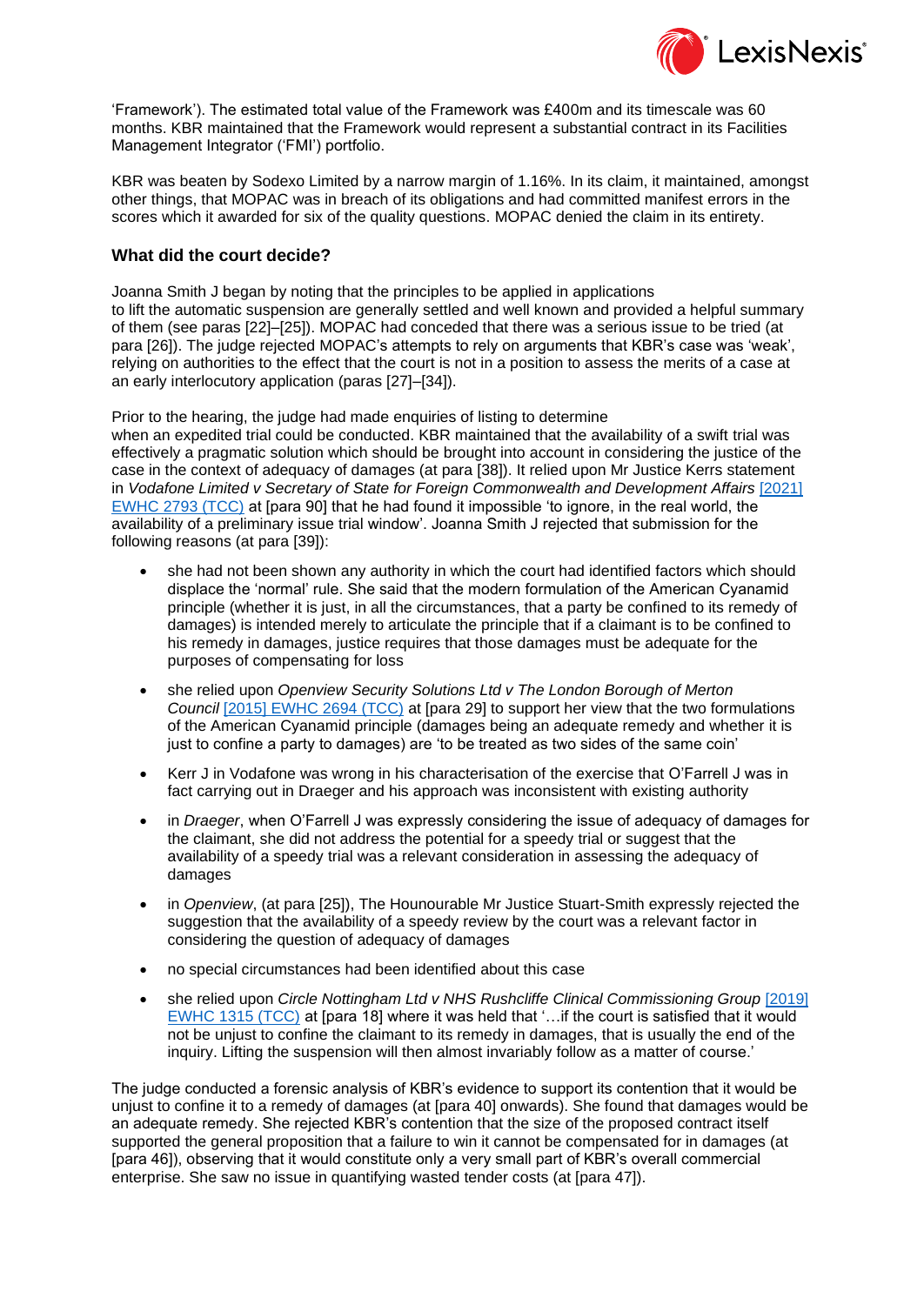

She found that KBR's evidence in support of its contentions relating to redundancies of staff and harm to staff morale fell 'far short' of establishing that damages would be an inadequate remedy (at para [53]), particularly because the evidence did not show that such staff had specialist skills that could not found in the wider market. She held that that while redundancy is a potential detriment for an individual employee, it is irrelevant to the adequacy of damages as a remedy for KBR (at para [54]). She was not persuaded by KBR's evidence as to the impact on its FMI portfolio, observing that if the FMI division became less profitable because overheads would be shared between fewer contracts, that would be a quantifiable loss which would be capable of calculation (at para [58]).

She found that KBR's contention that it would become less competitive in relation to other opportunities, to be 'mere speculation' (at para [59]). A potential business restructuring in the future was a matter for KBR and irrelevant to the adequacy of damages as a remedy (at para [60]). Equally irrelevant were any negative consequences on KBR's social value initiatives. Insofar as KBR had invested in the current contract, that was an investment which was necessitated by that contract (at para [61]). While the current contract may have been an 'invaluable reference contract', KBR had not established that there was a significant risk that it would lose any competitive edge if it lost the contract (at para [66]).

The judge considered that authorities on reputational harm (paras [69]–[74]) and decided that KBR had not produced sufficient evidence that there was (at least) a real prospect of loss that would be retrospectively identifiable as attributable to the loss of the proposed contract but not recoverable in damages (at [75]). And, in any event, found that the contract was not 'highly prestigious' (at para [76]). She also rejected KBR's arguments in respect of 'loss of knowledge' (at paras [80]–[81) and 'loss of efficiencies' (at paras [82]–[83]).

The judge found that damages would be an inadequate remedy for MOPAC (at paras [87]–[104]), noting that harm that MOPAC may suffer by reason of a significant delay in the introduction of enhanced services and the benefits they will bring with them would be difficult to quantify in damages.

In terms of expedition, the judge found that while there might be good reason for expedition, in the circumstances of this case, expedition would interfere with the good administration of justice and would be inconsistent with the requirements of the overriding objective (at para [112]) (noting the difficulties in preparing the claim for trial quickly). She said that the balance of convenience analysis must take place on the assumption that, in the event the suspension is not lifted, there will be a delay of at least 18 months until the proposed contract is implemented (at para [114]).